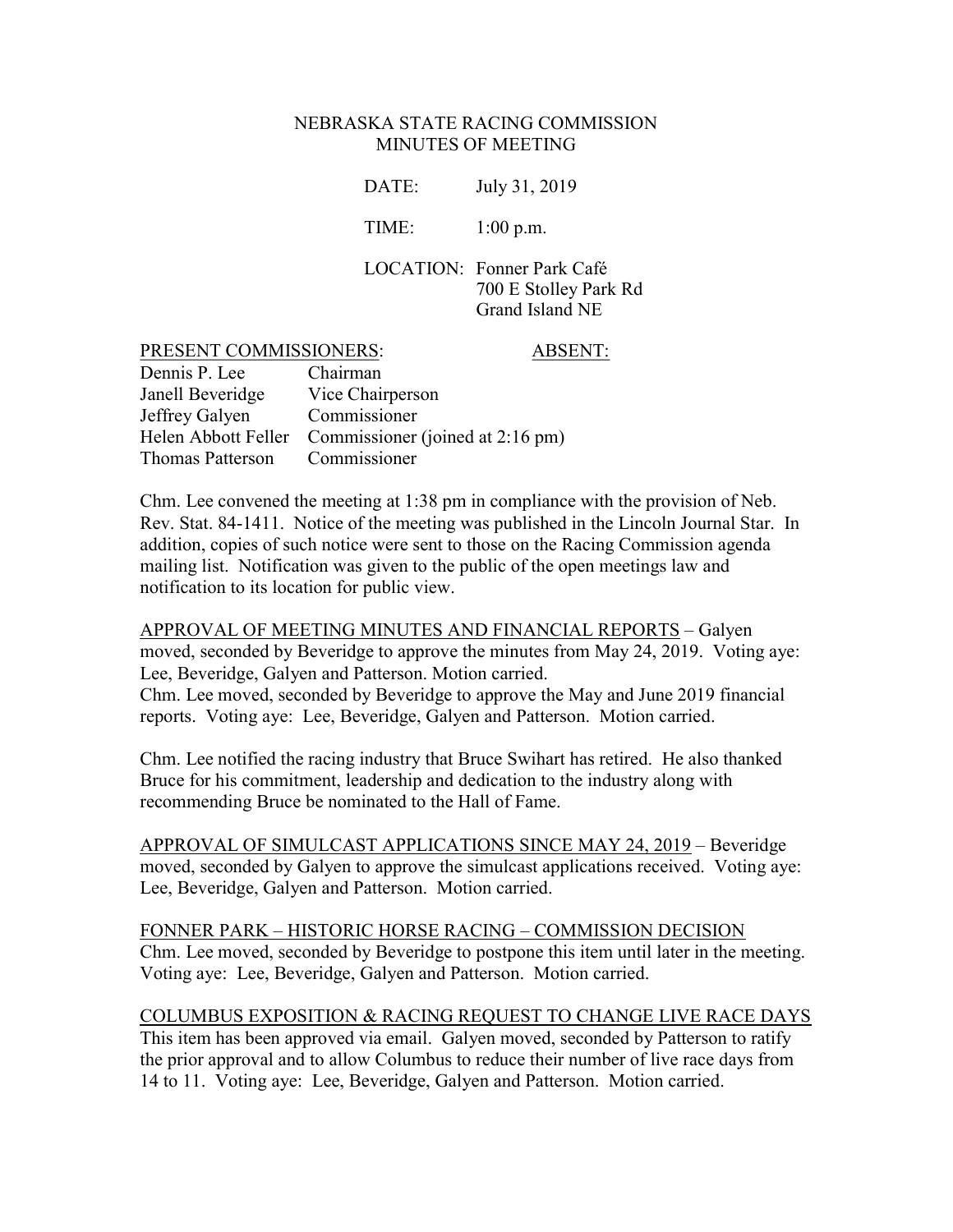# COLUMBUS EXPOSITION & RACING POST TIME, OFFICIALS, TAKEOUTS

Chm. Lee moved, seconded by Galyen to approve the 6:30 pm post time on Fridays and Saturdays and 2:00 pm post time on Sundays and Labor Day, the 2019 racing officials and the 2019 takeout rates. Voting aye: Lee, Beveridge, Galyen and Patterson. Motion carried.

## OMAHA EXPOSITION & RACING INC., DBA LINCOLN RACE COURSE

Beveridge moved, seconded by Lee to approve the request to change live race dates from September 6, 7 and 8, 2019 to November 9, 2019 with a 2:00 pm post time for live races on November 9, 2019 (two races). Voting aye: Lee, Beveridge, Galyen and Patterson. Motion carried.

Commissioner Feller joined the meeting at 2:16 pm.

DICKEY MARTINEZ – Mr. Martinez contacted the Racing Commission Office and requested a continuance. Galyen moved, seconded by Beveridge to appoint Robert Pollock as the hearing officer. Voting aye: Lee, Beveridge, Galyen, Feller and Patterson. Motion carried.

## FONNER PARK'S REQUEST TO HAVE A NEW FORM OF WAGERING APPROVED – HISTORIC HORSE RACING COMMISSION DECISION

All exhibits were presented and accepted. Chm. Lee moved, seconded by Feller to approve the following: That the historic horse racing proposal submitted by Fonner Park in regard to the PariMax System be approved, that the Commission consider, if necessary, adopting rules to support the historic horse racing implementation and if the motion is approved that the Commission issue a formal written order with findings of fact, conclusions of law and the final order within 21 to 25 days. Voting aye: Lee, Galyen, Feller. Voting Nay: Beveridge and Patterson. Motion carried.

### APPOINT HEARING OFFICER(S) REGARDING BOSSELMAN HANDICAP POSITIVE TEST

Beveridge moved, seconded by Feller to approve Robert Pollock as the hearing officer regarding the Bosselman handicap positive test. Voting aye: Lee, Beveridge, Galyen, Feller and Patterson. Motion carried.

### EXECUTIVE SECRETARY CONTRACTED SALARY INCREASE

Chm. Lee moved, seconded by Galyen to approve a 5% increase for the Executive Secretary, Tom Sage. Voting aye: Lee, Beveridge, Galyen, Feller and Patterson. Motion carried.

# MEETINGS WITH ASSOCIATIONS

- a. Nebraska Thoroughbred Breeders' Association None
- b. NE Horsemen's Benevolent and Protective Association Hall of Fame will be reconsidered. Thoughts were expressed on historic horse racing and the effects on racing licenses. Signatures are being collected for a constitutional amendment.